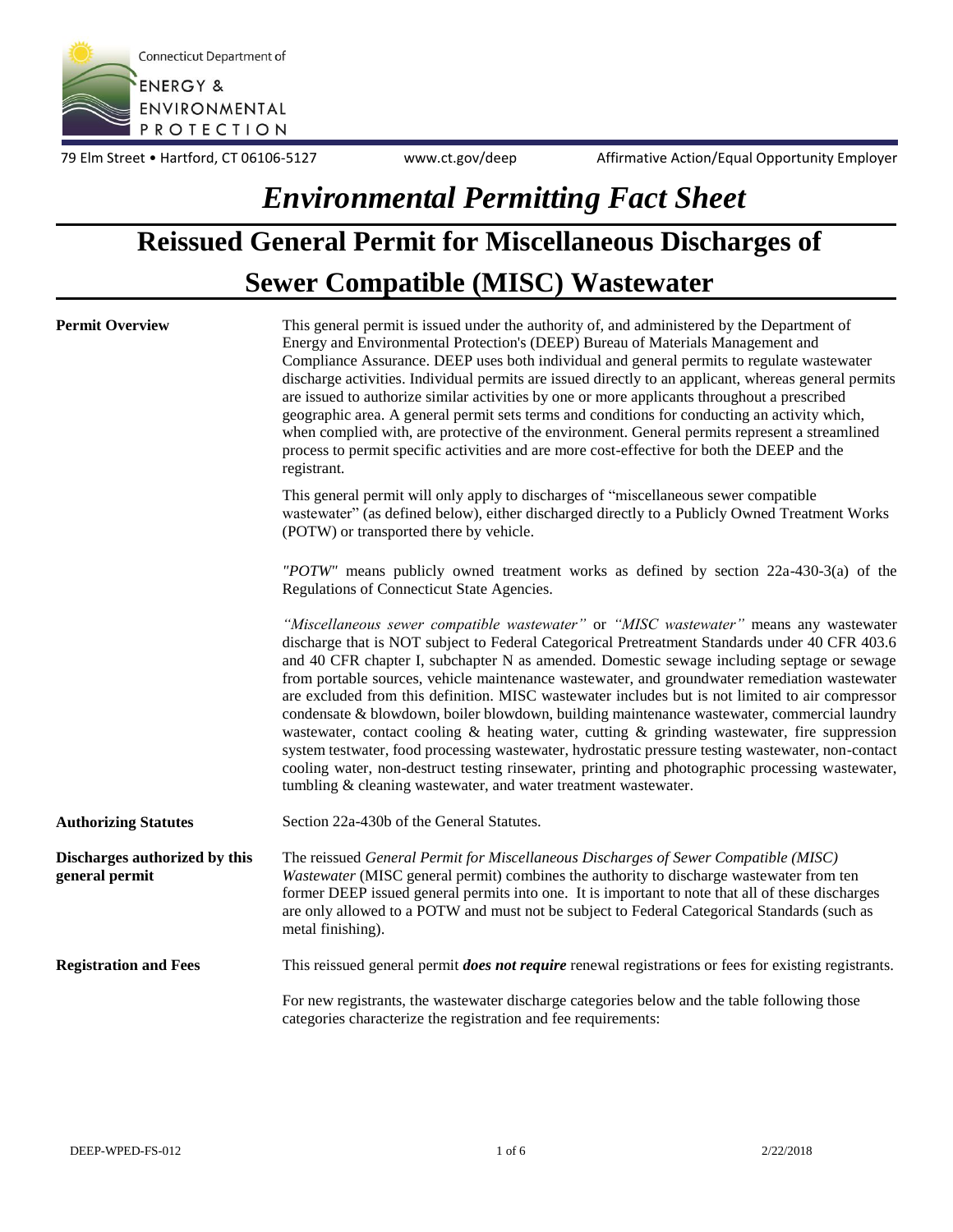### **Group I Discharges**

- Air compressor condensate & blowdown
- Boiler blowdown
- Contact cooling & heating water
- Cutting and grinding wastewater
- Non-destruct testing rinsewater
- Printing and photo processing wastewater
- Tumbling and cleaning wastewater
- Water treatment wastewater
- **Other** processing wastewater

#### **Group II Discharges**

- Non-contact cooling water
- Hydrostatic pressure testing wastewater
- Commercial laundry wastewater
- Food processing wastewater
- Reverse osmosis reject water

#### **Group III Discharges**

- Building maintenance wastewater
- Fire suppression testing wastewater
- Swimming pool wastewaters
- Potable water system maintenance or sampling wastewaters

**Group IV Discharges**--Discharges are hauled by a Connecticut licensed transporter to a POTW that has already been approved by DEEP to accept overthe-road wastewater.

| <b>Registration</b><br><b>Required?</b> | <b>Discharge Group</b>                                                               | <b>Total Max.</b><br><b>Daily Flow</b>                               | Fees <sup>1</sup> |
|-----------------------------------------|--------------------------------------------------------------------------------------|----------------------------------------------------------------------|-------------------|
| N <sub>0</sub><br><b>Registration</b>   | $\mathbf{I}$<br>Ш                                                                    | $< 1,000$ gpd<br>$< 5,000$ gpd<br>All Flows                          | \$0               |
|                                         | $I(w/o)$ treatment)                                                                  | $1,000 \leq$ Flow<br>$< 25,000$ gpd                                  |                   |
| <b>Registration</b><br>Only             | II ( $w$ /o treatment,<br>excluding NCCW,<br>reverse osmosis reject<br>water (RORW)) | $5,000 \leq$ Flow<br>$< 25,000$ gpd                                  | \$500             |
|                                         | II (NCCW, RORW)<br>IV ( $w$ /o treatment)                                            | $Flow \geq 5,000$<br>All Flows                                       |                   |
| <b>Registration</b>                     | All discharges<br>requiring variance<br>(w/treatment)<br>II (w/treatment             | All Flows<br>$1,000 <$ Flow <<br>$25,000$ gpd<br>$5,000 \leq$ Flow < |                   |
| with<br><b>Approval</b>                 | excluding NCCW,<br>RORW)<br>IV(w/treatment)                                          | $25,000$ gpd<br><b>All Flows</b>                                     | \$1,000           |
|                                         | I, II ( $w/$ or $w/o$<br>treatment excluding<br>NCCW, RORW)                          | $Flow \geq 25,000$                                                   |                   |

<sup>1</sup>Municipalities will receive a 50% discount on fees.

Effluent limits found in the Miscellaneous General Permit are exhibited in Table 5-1 below: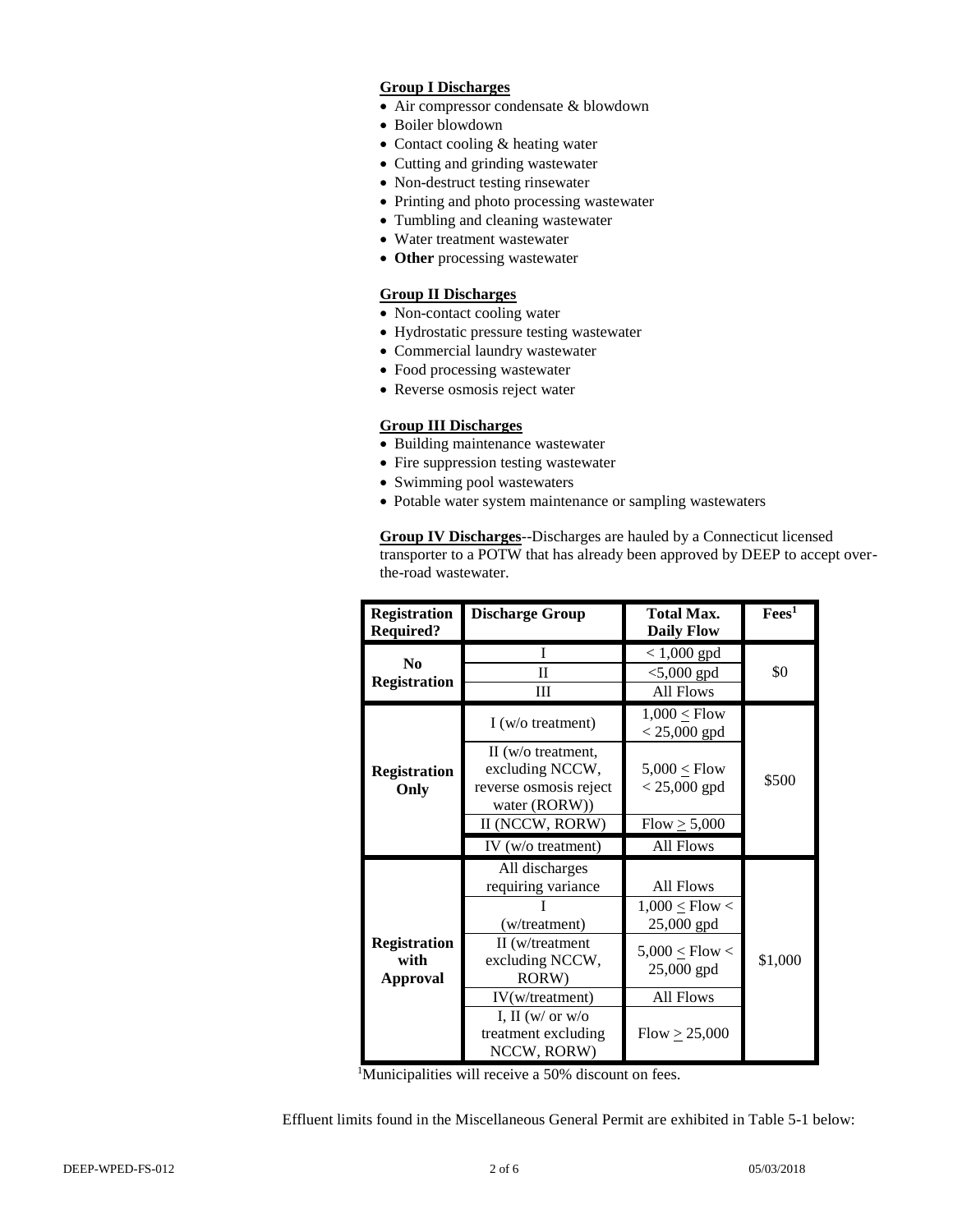**Effluent Limits** Table 5-1 Effluent Limits<sup>1</sup>

| <b>Pollutant</b>                             | <b>Maximum</b><br><b>Instantaneous</b><br><b>Concentration</b> | <b>Pollutant</b>                             | <b>Maximum</b><br><b>Instantaneous</b><br><b>Concentration</b> |
|----------------------------------------------|----------------------------------------------------------------|----------------------------------------------|----------------------------------------------------------------|
| <b>Conventional Pollutants</b>               | mg/l                                                           | <b>Metals and Other</b><br><b>Pollutants</b> | mg/l                                                           |
| <b>Biochemical Oxygen</b><br>Demand (BOD5)   | 600.0 <sup>2</sup>                                             | Lead, Total                                  | 0.5                                                            |
| <b>Total Suspended Solids</b><br>(TSS)       | 600.02                                                         | Nickel, Total                                | 2.0                                                            |
| Ammonia-Nitrogen                             | $50.0^3$                                                       | Silver, Total                                | $0.5^{5}$                                                      |
| Nitrate-Nitrogen                             | $50.0^3$                                                       | Tin, Total                                   | 4.0                                                            |
| Total Fats, Oils and<br>Grease <sup>4</sup>  | 100.0                                                          | Zinc, Total                                  | 2.0                                                            |
| <b>Organic Pollutants</b>                    | mg/l                                                           |                                              |                                                                |
| <b>Total Volatile Organics</b>               | 5.0                                                            | Antimony, Total                              | 4.0                                                            |
| Formaldehyde                                 | $10.0^{3}$                                                     | Arsenic                                      | 0.10                                                           |
| Methylene Chloride                           | 1.0                                                            | Beryllium, Total                             | 2.0                                                            |
| Phenols, Total                               | 10.0                                                           | Cobalt, Total                                | 4.0                                                            |
| <b>Phthalate Esters</b>                      | 2.0                                                            | Mercury, Total                               | 0.0002                                                         |
| Polynuclear Aromatic<br>Hydrocarbons         | 0.5                                                            | Molybdenum,<br>Total                         | 4.0                                                            |
| Ethylene Glycol                              | 300.0 <sup>3</sup>                                             | Selenium, Total                              | 0.5                                                            |
| Propylene Glycol                             | $300.0^{3}$                                                    | Strontium, Total                             | 2.0                                                            |
| <b>Metals and Other</b><br><b>Pollutants</b> | mg/l                                                           | Thallium, Total                              | 2.0                                                            |
| Cadmium, Total                               | 0.5                                                            | Titanium, Total                              | 4.0                                                            |
| Chromium, Total                              | 2.0                                                            | Vanadium, Total                              | 2.0                                                            |
| Copper, Total                                | 2.0                                                            | Zirconium, Total                             | 2.0                                                            |

<sup>1</sup>These effluent limits do not apply to residuals generated by water treatment facilities that are transported to the solids handling portion of a POTW.

<sup>2</sup>This pollutant concentration may be exceeded provided that the total mass loading (flow x concentration) of such pollutant discharged to the receiving POTW does not exceed 100.0 lbs/day or 2% of the POTW's design loading, whichever is less. This limit does not apply to discharges of Food Processing Wastewater or Water Treatment Wastewater.

<sup>3</sup>For ammonia-nitrogen, nitrate-nitrogen, formaldehyde, ethylene glycol, or propylene glycol, the pollutant concentration may be exceeded provided that the total mass loading (flow x concentration) of each pollutant discharged to the receiving POTW does not exceed 10.0 lbs/day.

<sup>4</sup>For food processing wastewaters only, use EPA Method 1664, Rev. A reporting as Total Oil  $\&$ Grease. For all other wastewaters use EPA Method 1664, Rev A reporting as Total Petroleum Hydrocarbons.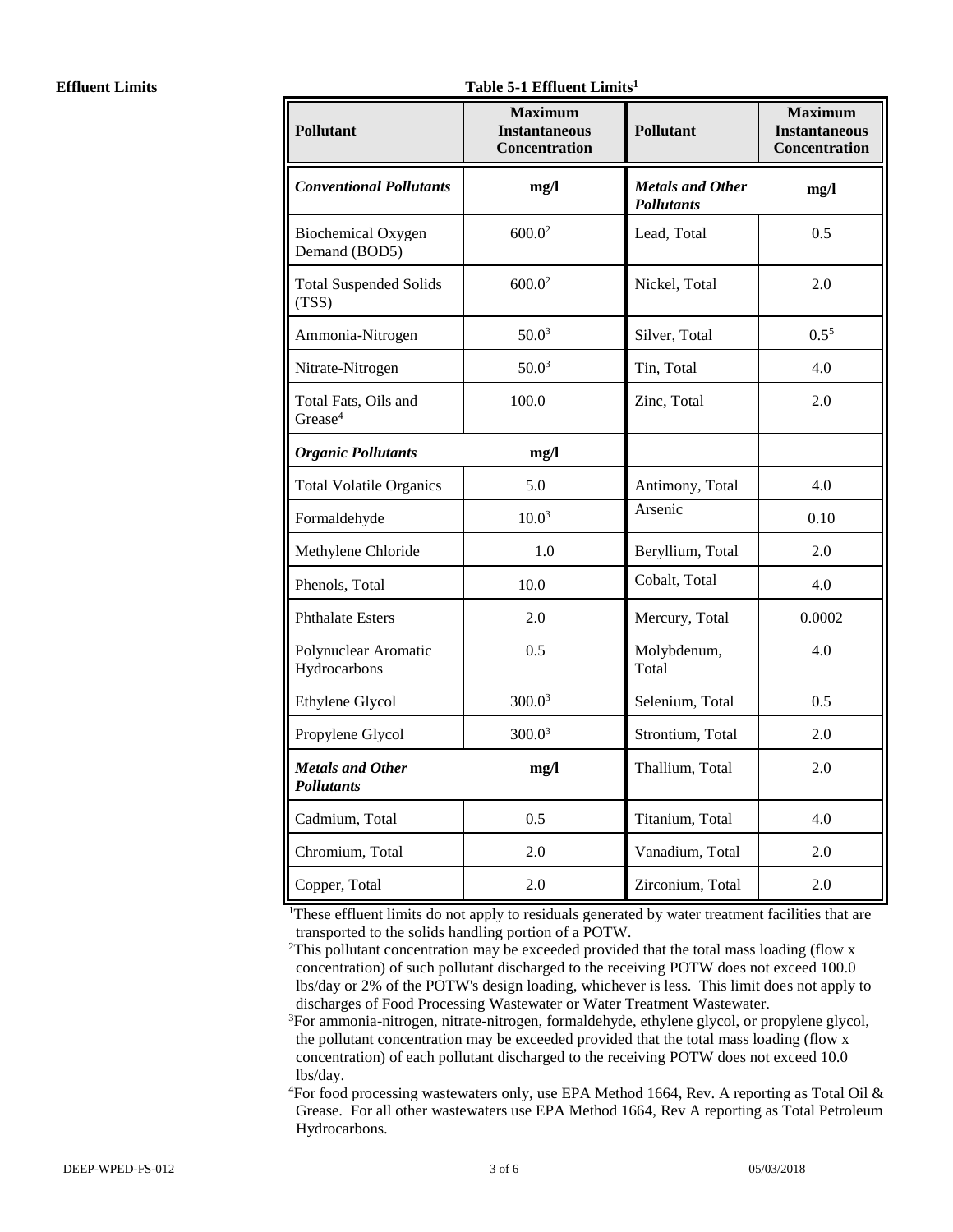|                                   | <sup>5</sup> For photographic processing wastewaters only, if maximum daily flow is less than 100 gallons<br>per day, the silver effluent limit is 5.0 mg/l. For flows greater than 100 gpd, the silver limit is<br>$2.0$ mg/l.<br><b>POTW Specific Pollutant Limits—Because pollutant loading at a POTW varies across the state</b>                                                                                                                                                           |
|-----------------------------------|------------------------------------------------------------------------------------------------------------------------------------------------------------------------------------------------------------------------------------------------------------------------------------------------------------------------------------------------------------------------------------------------------------------------------------------------------------------------------------------------|
|                                   | and some POTWs have greater capacities to handle problem pollutants, some POTW specific<br>pollutant limits were established for some of the most common problem pollutants and are found<br>in Appendix D of the general permit. These POTW Specific Pollutant Limits only apply to<br>registrants with total maximum daily flows greater than 5000 gpd.                                                                                                                                      |
| <b>Other Conditions</b>           | Other conditions that apply to all discharges include the following:                                                                                                                                                                                                                                                                                                                                                                                                                           |
|                                   | Wastewater discharged under the authority of this general permit shall not contain any<br>$\bullet$<br>chemical additive containing any substance listed in Appendix B, Table II, III, or V or<br>Appendix D of Section 22a-430-4 of the Regulations of Connecticut State Agencies,<br>other than a substance for which an effluent limit is specified in Table 5-1 of this<br>section or as otherwise approved by the commissioner in accordance with Section 6(a)<br>of this general permit. |
|                                   | Wastewater discharged under the authority of this general permit shall have a pH of no<br>٠<br>less than 5.0 and no more than 12.0 standard units.                                                                                                                                                                                                                                                                                                                                             |
|                                   | The temperature of wastewater discharged under the authority of this general permit<br>shall not interfere with or inhibit biological activity in the receiving POTW or be more<br>than 150 degrees Fahrenheit (65 degrees Centigrade) at the first manhole downstream<br>of the site or cause the temperature of the headworks at the receiving POTW to exceed<br>104 degrees Fahrenheit (40 degrees Centigrade).                                                                             |
|                                   | The use or addition of water to dilute a discharge of wastewater in order to meet any<br>$\bullet$<br>effluent limit or condition of this general permit is prohibited.                                                                                                                                                                                                                                                                                                                        |
| <b>Treatment</b>                  | Treatment shall be required for any pollutant capable of exceeding the limits listed in this general<br>permit.                                                                                                                                                                                                                                                                                                                                                                                |
|                                   | For any photoprocessing discharge where silver is a known or suspected pollutant, a silver<br>recovery system must be installed.                                                                                                                                                                                                                                                                                                                                                               |
| <b>Professional Certification</b> | For any discharge requiring treatment to meet the limits and/or conditions of this general permit,<br>either a Professional Engineer (PE) licensed in the state of Connecticut, or a Certified Hazardous<br>Manager (CHMM) for certain pre engineered treatment systems, must certify that the treatment<br>system has been designed and properly installed and that proper operation and maintenance will<br>ensure that all effluent limits specified in the general permit are met.         |
|                                   | For any discharge with a maximum daily flow greater than 25,000 gallons per day, a Qualified<br>Professional Engineer, or a Qualified Certified Hazardous Manager (for certain pre-engineered<br>treatment systems), as defined in this general permit, must certify that the discharge will meet all<br>limits and conditions of the general permit.                                                                                                                                          |
| <b>Parameter Monitoring</b>       | Tables 5-2a and 5-2b in the general permit indicate monitoring parameters for various categories<br>of flow, the most common being pH, total suspended solids, oil & grease, copper, lead, and zinc.<br>Registrants must also monitor for any parameters specified in Table 5-1 that are known or<br>suspected to be present in the discharge.                                                                                                                                                 |
|                                   | The monitoring and reporting frequencies, based on discharge group and maximum daily flows,<br>are exhibited in Table 5-3 below:                                                                                                                                                                                                                                                                                                                                                               |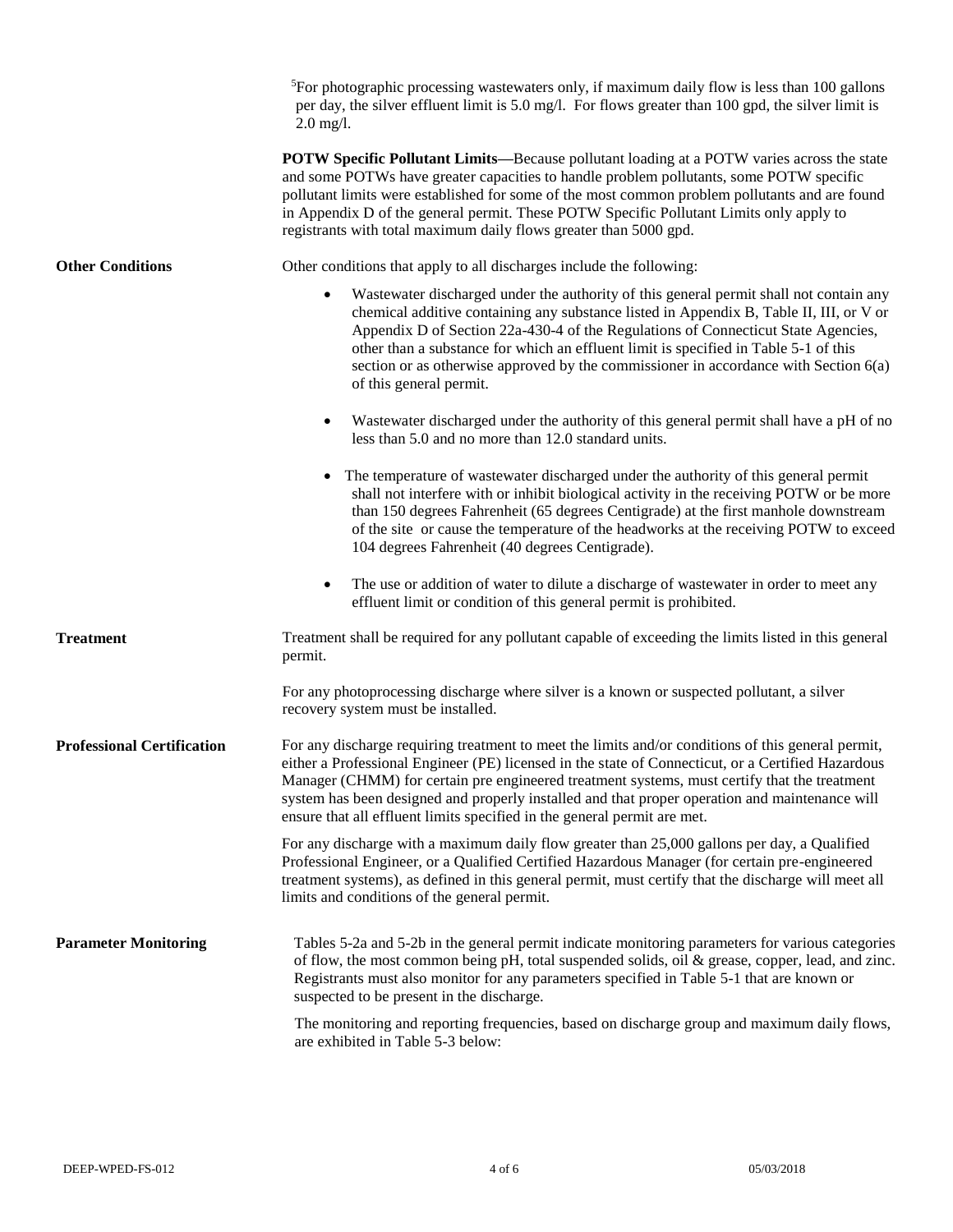| <b>Discharge</b><br>Group                                                    | <b>Total Maximum</b><br><b>Daily Flow</b><br>Thresholds <sup>1</sup> per<br><b>Category</b> of<br>Wastewater | <b>Frequency of</b><br><b>Monitoring</b>                                                       | <b>Electronic</b><br><b>Reporting</b><br>Required <sup>2</sup> |
|------------------------------------------------------------------------------|--------------------------------------------------------------------------------------------------------------|------------------------------------------------------------------------------------------------|----------------------------------------------------------------|
| $I^3$                                                                        | 1,000 gpd $\le$ Flow $<$<br>5,000 gpd                                                                        | Quarterly                                                                                      | N <sub>0</sub>                                                 |
|                                                                              | 5,000 gpd $\le$ Flow $<$<br>10,000 gpd                                                                       |                                                                                                | Yes                                                            |
|                                                                              | Flow $\geq 10,000$ gpd                                                                                       | Monthly                                                                                        | Yes                                                            |
| II, (NCCW,<br>Hydrostatic<br><b>Pressure Testing</b><br>Wastewater,<br>RORW) | $Flow < 5,000$ gpd                                                                                           | None                                                                                           | N <sub>o</sub>                                                 |
|                                                                              | Flow $\geq 5,000$ gpd                                                                                        | Quarterly                                                                                      | N <sub>o</sub>                                                 |
| II, (Food<br>Processing,                                                     | $Flow < 25,000$ gpd                                                                                          | None                                                                                           | N <sub>o</sub>                                                 |
| Commercial<br>Laundry)                                                       | $Flow > 25,000$ gpd                                                                                          | Quarterly                                                                                      | Yes                                                            |
| III                                                                          | <b>All Flows</b>                                                                                             | None                                                                                           | N <sub>o</sub>                                                 |
| IV                                                                           | <b>All Flows</b>                                                                                             | Same as<br>corresponding<br>Group I, II, or<br><b>III</b> designation<br>for such<br>discharge | Yes, if Max<br>Daily Flow<br>$\geq 5,000$<br>gpd               |

**Table 5-3 Monitoring and Reporting Frequencies**

effluent limits of Section 5(a)(1) The permittee should maintain records of monitoring data that the permittee believes is representative of the current discharge. <sup>2</sup>Note: Report to DEEP electronically via NetDMR.

<sup>3</sup>For water treatment wastewaters associated with annual or semi-annual maintenance cleaning of clarifier tank, settling lagoon, or other large tanks which may discharge greater than 50,000 gallons per day, samples shall be taken from the first 10% and last 10% of the discharge and analyzed separately. Such discharges shall not be counted toward the total maximum daily flow when determining monitoring frequency. For all other water treatment wastewater discharges greater than 10,000 gpd, if the discharge lasts longer than four hours, two grab samples shall be taken at least four hours apart and composited.

| <b>Flow Monitoring</b> | Flow monitoring will be required for discharges greater than 1000 gpd according to the<br>frequency in Table 5-3. Discharge flows of greater than 5000 gpd will be measured by means<br>of a flow meter capable of measuring, visually indicating and recording instantaneous and total<br>daily flow. |
|------------------------|--------------------------------------------------------------------------------------------------------------------------------------------------------------------------------------------------------------------------------------------------------------------------------------------------------|
|                        |                                                                                                                                                                                                                                                                                                        |

**pH Monitoring** pH monitoring will be required for discharges according to the category and frequency in Table 5-3. If pH adjust is necessary, registrant must comply with section 22a-430-3(q) of the Regulations of Connecticut State Agencies which requires continuous pH monitoring..

**Recordkeeping**

Registrants must keep records for all parameters monitored which include total daily flow, a description of the process or activity which generated the discharge, analytical results and sample chain of custody

**Reporting Requirements**  For new registrants, one screening analysis from the testing of a sample taken within 90 days of registration for pollutants specified by Section  $5(a)(1)$  of this general permit shall be submitted with the registration form. For any discharge with a total flow greater than 5,000 gpd,